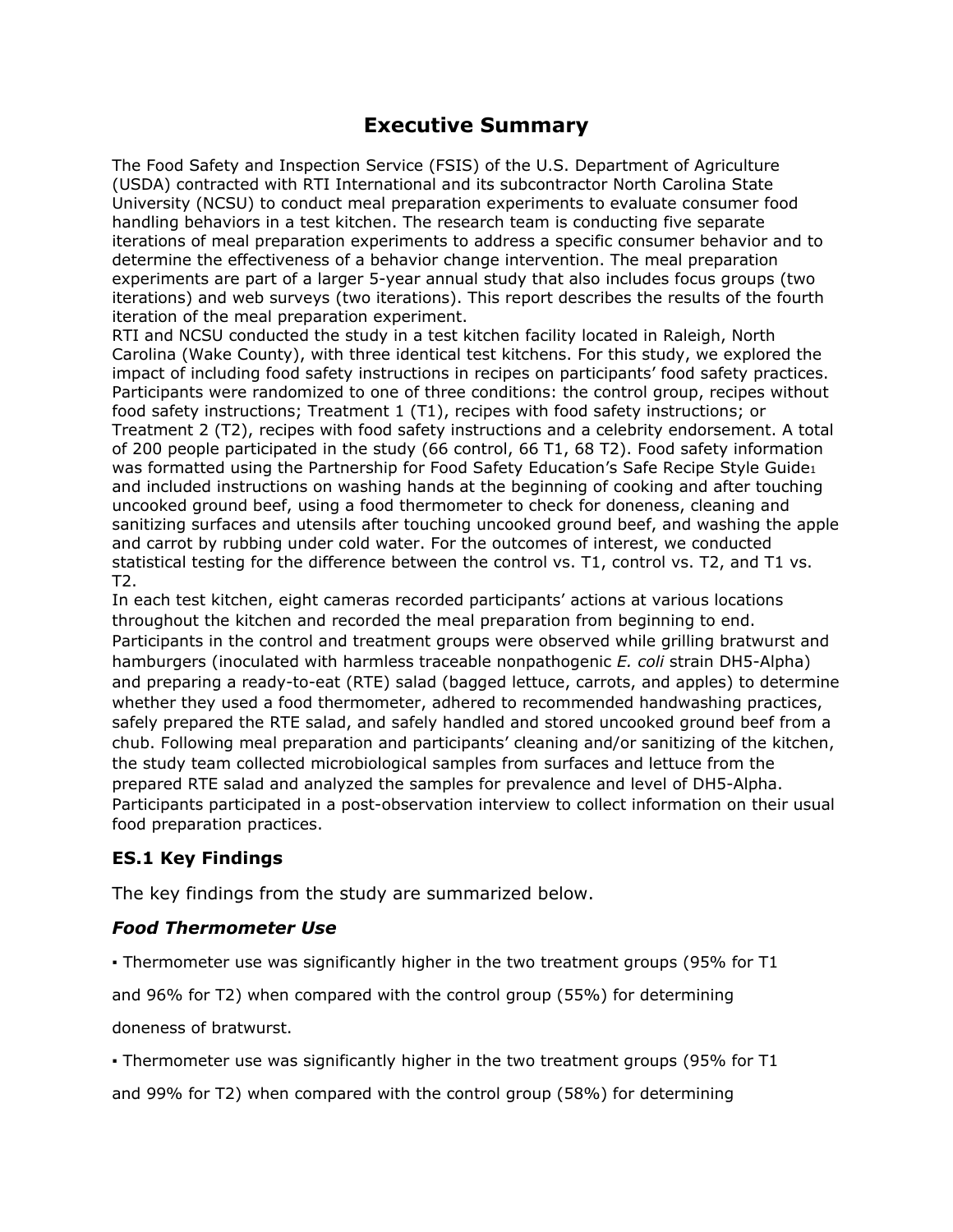doneness of hamburgers.

▪ Among participants in all groups, most participants who used a thermometer checked the doneness of the two hamburgers and all five bratwurst.

▪ Among participants using a thermometer, most participants failed to insert the thermometer in the proper location when checking the doneness of the hamburgers and bratwurst.

▪ Comparing thermometer use among control group participants for Years 1 through 4 of the study, thermometer use varied by the type of product cooked. Thermometer use was significantly higher for hamburgers (58%) compared with turkey burgers (34%).

## *Handwashing*

▪ Handwashing attempts before meal preparation were significantly higher in the two treatment groups (62% for T1 and 65% for T2) when compared with the control group (44%).

▪ There was not a statistically significant difference in the rate of handwashing attempts between the three groups for events requiring handwashing during meal preparation.

▪ As in Years 1 through 3, few handwashing attempts included all steps necessary to be considered an adequate handwashing event as defined by the Centers for Disease Control and Prevention's recommended steps, and the most documented reason for not successfully washing hands was failing to rub hands with soap for at least 20 seconds.

▪ For handwashing before meal preparation, the rate of attempting handwashing (44%) was significantly lower compared with rates observed for study Year 2 (74%) and Year 3 (71%) among control group participants.

2 We speculate that the lower

rate for Year 4 may be because participants used the hand sanitizer station upon arrival, which was not present in prior years, as a COVID-19 precaution. Other reasons are possible, such as differences in the characteristics of the study sample and social distancing measures during the participant introduction to the test kitchen, which led them to touch meal preparation surfaces (e.g., drawers/cabinets),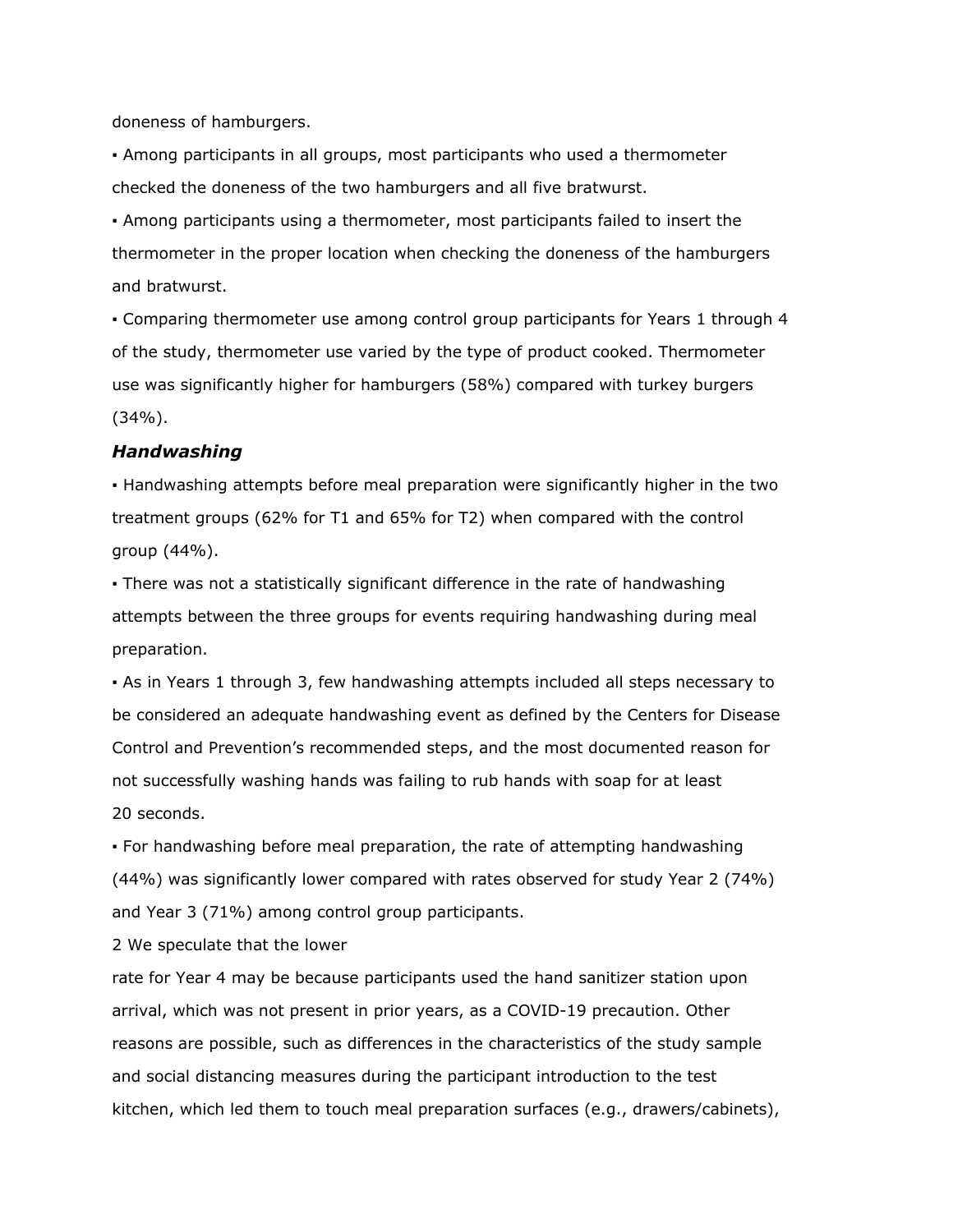thus commencing meal preparation before washing their hands. Additional analysis is needed to understand why the rates are different.

2 For Year 1, data were not available by when handwashing took place (i.e., before the start of or

during meal preparation).

# *Handling, Preparation, and Storage of Chub/Ground Beef*

▪ Most participants placed the chub on a cutting board or plate to prepare the hamburgers or dumped the ground beef into a bowl without letting the ground beef or chub packaging touch a surface. Some participants (15 to 20% depending on study group) prepared the ground beef directly on the counter, which is not recommended.

▪ Immediately after handling the chub, 31% of control group participants, 53% of T1 participants, and 46% of T2 participants attempted cleaning/sanitizing the surface used to prepare the uncooked ground beef from the chub; the difference between the control group and T1 was statistically significant, but not between the control group and T2.

▪ Most participants stored the uncooked ground beef from the chub in the refrigerator (instead of placing in freezer). Few participants labeled the package.

## *Cross-contamination and Microbiological Analysis*

▪ Across all participants, the surface most often contaminated was the sink basin (28% of participants). The rate of contamination for the spice containers was 12%. Rates of contamination were relatively low for the cupboard handle (8%) and the counter area where the chub was opened (3%).

▪ Among participants handwashing the plate or cutting board used to prepare the hamburgers from the chub, 32% of participants did not thoroughly wash the plate/cutting board (i.e., it was contaminated with the surrogate).

▪ Across all participants, the prevalence for contamination on the salad lettuce was 17%.

▪ For the sink basin, the prevalence rate for contamination was higher for the control group (32%) compared with T1 (17%). Prevalence rates for the other surfaces and the salad lettuce were not significantly different between the control group and the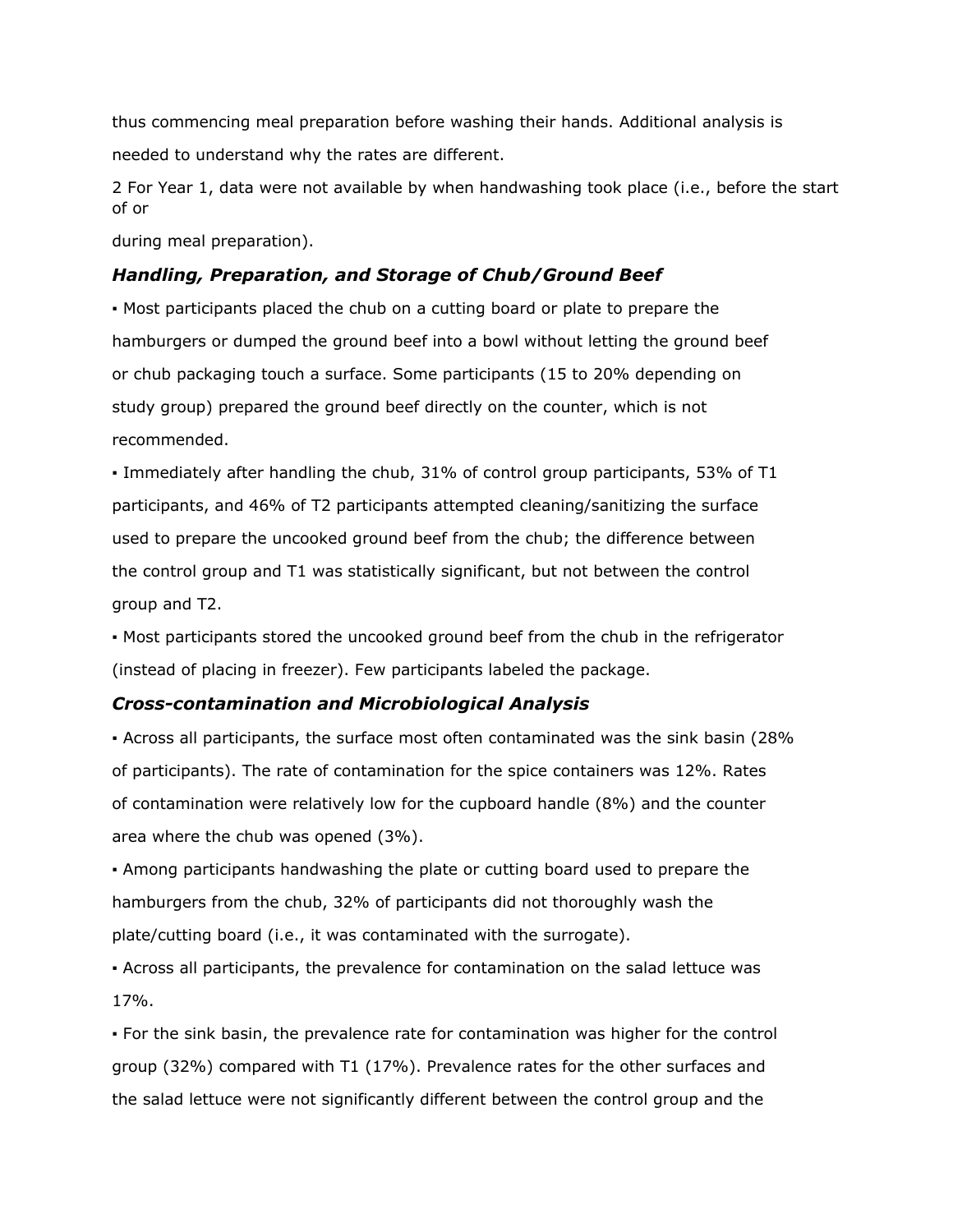two treatment groups.

### *Washing Produce*

• Rates of properly washing the carrot for the RTE salad were higher in the treatment groups (84% for T1 and 75% for T2) than the control group (71%); however, the differences were not statistically significant.

▪ Rates of properly washing the apple for the RTE salad were higher in the treatment groups (83% for T1 and 79% for T2) than the control group (72%); however, the differences were not statistically significant.

▪ For both the carrot and apple, about 40% of control group participants did not attempt washing, whereas nearly all T1 and T2 participants attempted washing, although some failed to rub it with their hands, so the attempt was unsuccessful.

▪ Most participants in all three groups did not wash the bagged lettuce as recommended.

#### **ES.2 Implications for OPACE Outreach Efforts**

The key implications for OPACE outreach efforts based on the study results are summarized below:

## ▪ *Inclusion of food safety instructions positively affected some food safety*

*practices.* The study results suggest that the food safety instructions included in the recipes positively affected using the thermometer, attempting handwashing before meal preparation, and attempting cleaning/sanitizing immediately after handling the chub but did not affect attempting handwashing during meal preparation and properly washing the carrot and apple. Lower rates of cross-contamination were also found for certain kitchen surfaces. In the post-observation interviews with treatment group participants, many participants reported using recipes when cooking at home, and most reported that they noticed the food safety instructions in the recipes provided for the meal preparation experiment.

*▪ The addition of a celebrity chef endorsement for food safety instructions in recipes did not influence food safety practices.* Recognition of the celebrity chef (Kenji Lopez-Alt) featured in T2 was low (15%), which likely led to the lack of statistically significant differences between T1 and T2 for the behaviors of interest. Although most T2 participants said they trust celebrity chefs in general, only about a